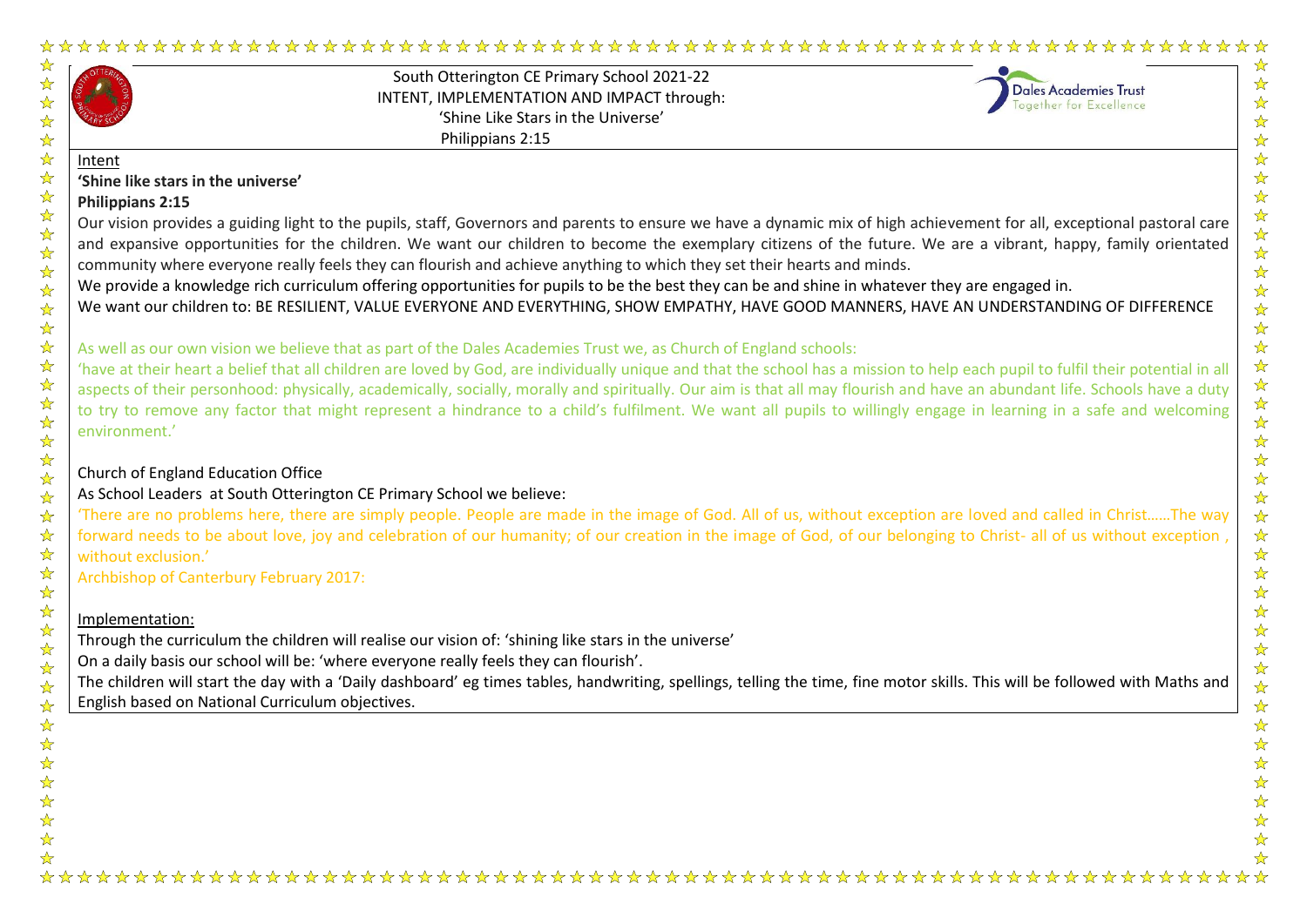| ☆                               |                                                                                                                                                                             |
|---------------------------------|-----------------------------------------------------------------------------------------------------------------------------------------------------------------------------|
|                                 |                                                                                                                                                                             |
| 2224公                           |                                                                                                                                                                             |
|                                 | During 2021-2022 we will promoting 'Reading and Writing Floats on a sea of talk' James Britton 1970, during the academic year encouraging reading and writing in            |
|                                 | school and at home. We have a partnership between EYFS and KS2 called Buddy Reading, when the children pair together for a reading session each week. We will be            |
| $\frac{1}{\mathbf{k}^{\prime}}$ | using the Reading Shed and our brand new Writing Shed during playtimes and lunchtimes.                                                                                      |
| $\frac{1}{\mathbf{k}}$          | Our new Pupil Curriculum Leaders will also have termly meetings to look at the curriculum, learning in the classrooms and offer mentoring and moderation across year        |
|                                 | groups.                                                                                                                                                                     |
|                                 | Weekly subject areas will cover NC objectives during a lesson. Each term we will have a specific whole school topic focusing on one curriculum area eg, History,            |
|                                 | Geography, RE. We also share a 'Question of the week' to be used by staff at appropriate opportunities and a 'Makaton: Word of the week' for all the pupils to learn.       |
|                                 | The whole school topics for 2021-2022 include: Longitude and Latitude and All God's Creatures. These topics have been chosen to ensure our pupils will learn knowledge      |
|                                 | and skills we feel they need to build upon.                                                                                                                                 |
|                                 | 'We want our children to become the exemplary citizens of the future'.                                                                                                      |
|                                 | Because of this we know it is important they are aware of the diversity in the community in which they live: 'The way forward needs to be about love, joy and celebration   |
|                                 | of our humanity; of our creation in the image of God, of our belonging to Christ- all of us without exception, without exclusion.'                                          |
|                                 | All the children will participate in one of the following:                                                                                                                  |
|                                 | Y1/2: Archbishop Sentamu Young Leaders Award                                                                                                                                |
|                                 | Y3/4: Weekly visit to Mount Vale Care Home, Northallerton                                                                                                                   |
|                                 | Y5/Y6: Weekly visit to Mowbray Co-Educational Special School, Bedale                                                                                                        |
|                                 | Y6 pupils are First Aid trained and provide support at playtime and lunchtime.                                                                                              |
| $\frac{1}{\sqrt{2}}$            | Each year the following Christian festivals will be covered:                                                                                                                |
| ☆<br>$\frac{1}{\sqrt{2}}$       | 'the school has a mission to help each pupil to fulfil their potential in all aspects of their personhood: physically, academically, socially, morally and spiritually.'    |
|                                 | Advent, Easter, Pentecost                                                                                                                                                   |
|                                 | May and June: Confirmation classes with Father Stephen                                                                                                                      |
|                                 | July: Confirmation Service in St Andrew's Church                                                                                                                            |
|                                 | Each term we will focus on a Christian Value which is chosen by the Staff and Governors, Pupils and Parents. These are embedded into our daily life in school for all.      |
|                                 | 2021-22 Autumn: Perseverance, Spring: Endurance, Summer: Wisdom                                                                                                             |
|                                 | Focus Weeks- 'all may flourish and have an abundant life':                                                                                                                  |
|                                 | These will focus on any specific NC objectives not met through topic work during the year. This would include a parent workshop, when parents will come into school         |
|                                 | to work with the children in a workshop style session in the hall/classroom. Refreshments and look around at the topic displays for parents will also take part during      |
|                                 | each term.                                                                                                                                                                  |
|                                 | Impact: 'high achievement for all' and 'We want our children to become the exemplary citizens of the future'                                                                |
|                                 | The Governors and school staff will work co-operatively to ensure that every pupil in the school achieves to the best of their ability. The curriculum will provide a broad |
|                                 |                                                                                                                                                                             |
|                                 | and solid base for pupils to acquire knowledge and skills. Assessment is rigorous, robust and also allows children to reflect on their learning through verbal feedback     |
|                                 | with staff and peers and use next steps to develop their own learning. Progress will be measured through a variety of mediums including SATs, Target Tracker and            |
| 卒毕<br>☆                         | PUMA, PIRA & GAPS analysis. Staff are knowledgeable and skilled in measuring performance data and adapting the curriculum to meet all needs. The SENDCo works               |
| 55年                             |                                                                                                                                                                             |
|                                 |                                                                                                                                                                             |
|                                 |                                                                                                                                                                             |